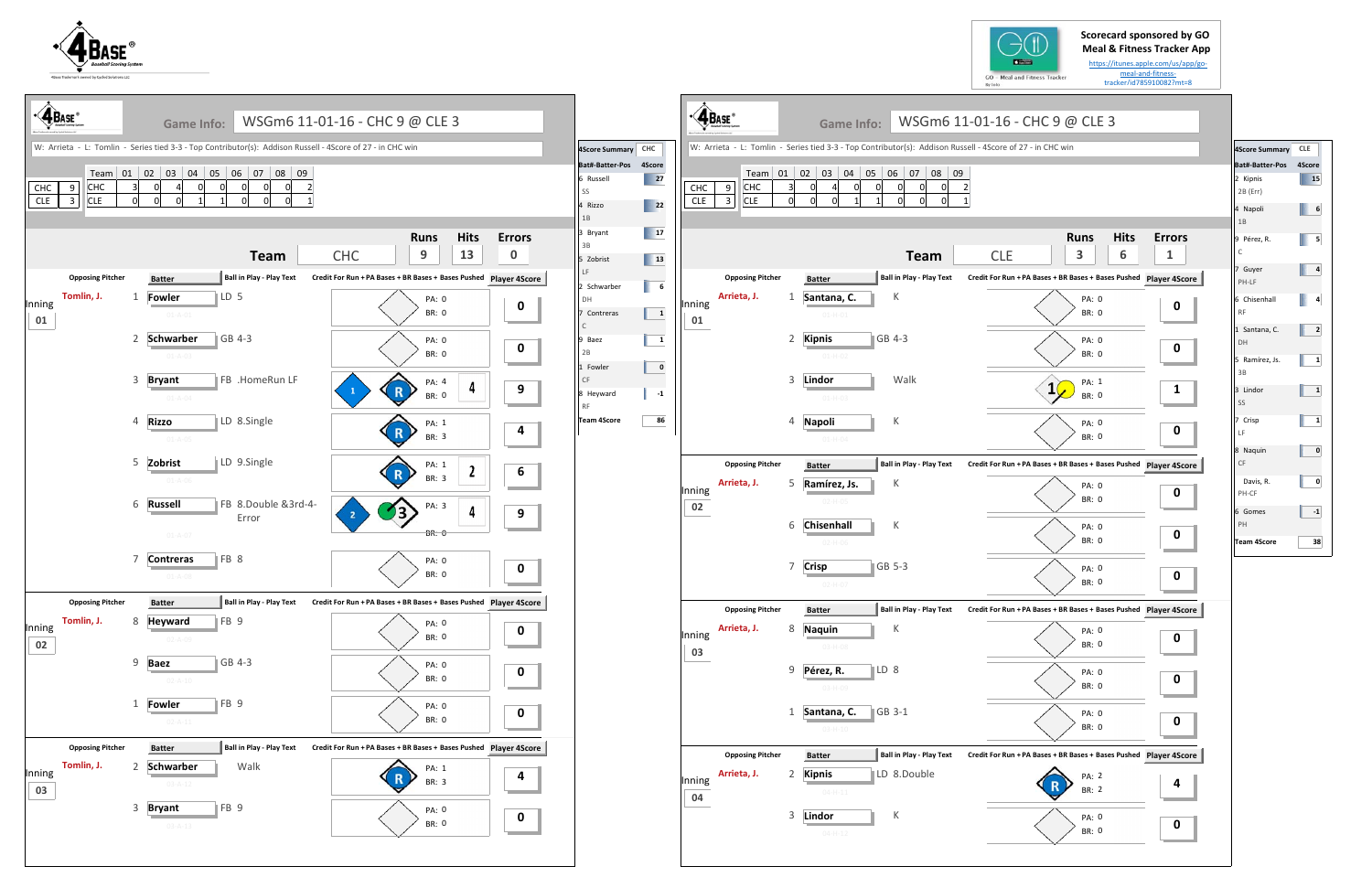

|                         | 4                                      | <b>Napoli</b>                  | LD 8.Single +3rdPB                                                                                                                           | PA: 1<br>$\mathbf{2}$                                                                                                                                                                                               | 6                                                                                                                                                                                                                                                                 |
|-------------------------|----------------------------------------|--------------------------------|----------------------------------------------------------------------------------------------------------------------------------------------|---------------------------------------------------------------------------------------------------------------------------------------------------------------------------------------------------------------------|-------------------------------------------------------------------------------------------------------------------------------------------------------------------------------------------------------------------------------------------------------------------|
|                         |                                        | $04 - H - 13$                  |                                                                                                                                              |                                                                                                                                                                                                                     |                                                                                                                                                                                                                                                                   |
|                         | 5                                      | Ramírez, Js.<br>$04 - H - 14$  |                                                                                                                                              | PA: 0<br><b>BR: 0</b>                                                                                                                                                                                               | 0                                                                                                                                                                                                                                                                 |
|                         | 6                                      | Chisenhall<br>$04 - H - 15$    | HBP +2ndPB                                                                                                                                   | PA: 1<br>1<br>BR: 1                                                                                                                                                                                                 | З                                                                                                                                                                                                                                                                 |
|                         | 7                                      | <b>Crisp</b><br>$04 - H - 16$  | Walk                                                                                                                                         | PA: 1<br>$\mathbf{1}$<br><b>BR: 0</b>                                                                                                                                                                               | <u>1</u>                                                                                                                                                                                                                                                          |
|                         | 8                                      | <b>Naquin</b>                  | К                                                                                                                                            | PA: 0<br><b>BR: 0</b>                                                                                                                                                                                               | 0                                                                                                                                                                                                                                                                 |
|                         |                                        |                                |                                                                                                                                              |                                                                                                                                                                                                                     |                                                                                                                                                                                                                                                                   |
| Arrieta, J.             | 9                                      | Pérez, R.                      | К                                                                                                                                            | PA: 0<br><b>BR: 0</b>                                                                                                                                                                                               | 0                                                                                                                                                                                                                                                                 |
|                         | $\mathbf{1}$                           | Santana, C.<br>$05 - H - 19$   |                                                                                                                                              | PA: 0<br><b>BR: 0</b>                                                                                                                                                                                               | 0                                                                                                                                                                                                                                                                 |
|                         | 2                                      | <b>Kipnis</b><br>$05-H-20$     |                                                                                                                                              | PA: 4<br>4<br>$\mathbf{1}$<br><b>BR: 0</b>                                                                                                                                                                          | 9                                                                                                                                                                                                                                                                 |
|                         | 3                                      | Lindor<br>$05-H-21$            |                                                                                                                                              | PA: 0<br><b>BR: 0</b>                                                                                                                                                                                               | 0                                                                                                                                                                                                                                                                 |
| <b>Opposing Pitcher</b> |                                        |                                |                                                                                                                                              |                                                                                                                                                                                                                     |                                                                                                                                                                                                                                                                   |
| Arrieta, J.             | 4                                      | <b>Napoli</b><br>$06-H-22$     | К                                                                                                                                            | PA: 0<br><b>BR: 0</b>                                                                                                                                                                                               | 0                                                                                                                                                                                                                                                                 |
|                         | 5                                      | Ramírez, Js.<br>$06-H-23$      |                                                                                                                                              | PA: 0<br><b>BR: 0</b>                                                                                                                                                                                               | 0                                                                                                                                                                                                                                                                 |
|                         |                                        | $06-H-24$                      | Walk                                                                                                                                         | PA: 1<br>1(<br><b>BR: 0</b>                                                                                                                                                                                         | 1                                                                                                                                                                                                                                                                 |
| Montgomery,<br>M.       | 7                                      | Guyer                          |                                                                                                                                              | PA: 0                                                                                                                                                                                                               | 0                                                                                                                                                                                                                                                                 |
|                         |                                        | $06-H-25$                      |                                                                                                                                              | <b>BR: 0</b>                                                                                                                                                                                                        |                                                                                                                                                                                                                                                                   |
| <b>Opposing Pitcher</b> |                                        | <b>Batter</b>                  |                                                                                                                                              |                                                                                                                                                                                                                     |                                                                                                                                                                                                                                                                   |
| М.                      | 8                                      |                                |                                                                                                                                              | PA: 0                                                                                                                                                                                                               | 0                                                                                                                                                                                                                                                                 |
|                         | 9                                      | Pérez, R.                      | Walk                                                                                                                                         | PA: 1                                                                                                                                                                                                               | 2                                                                                                                                                                                                                                                                 |
|                         | $\mathbf{1}$                           | Santana, C.                    |                                                                                                                                              | PA: 0                                                                                                                                                                                                               | 0                                                                                                                                                                                                                                                                 |
|                         |                                        |                                |                                                                                                                                              |                                                                                                                                                                                                                     |                                                                                                                                                                                                                                                                   |
|                         | 2                                      | <b>Kipnis</b><br>$07 - H - 30$ | GB 9.Single                                                                                                                                  | PA: 1<br>1<br>$\mathbf{1}$<br>BR: 0                                                                                                                                                                                 | 2                                                                                                                                                                                                                                                                 |
|                         | <b>Opposing Pitcher</b><br>Montgomery, |                                | $04 - H - 17$<br><b>Batter</b><br>$05-H-18$<br><b>Batter</b><br>6 Chisenhall<br>Davis, R.<br>$07 - H - 27$<br>$07 - H - 28$<br>$07 - H - 29$ | LD 9<br><b>Ball in Play - Play Text</b><br>PU <sub>3</sub><br>FB .HomeRun LF<br>GB 3U<br><b>Ball in Play - Play Text</b><br>$\mathbb{ID} 7$<br>GB 6-4<br><b>Ball in Play - Play Text</b><br>$\mathbb{ID} 8$<br>FB 8 | $\mathbf{1}$<br><b>BR: 2</b><br>Credit For Run + PA Bases + BR Bases + Bases Pushed Player 4S<br>Credit For Run + PA Bases + BR Bases + Bases Pushed Player 4S<br>Credit For Run + PA Bases + BR Bases + Bases Pushed Player 4S<br><b>BR: 0</b><br>BR: 1<br>BR: 0 |

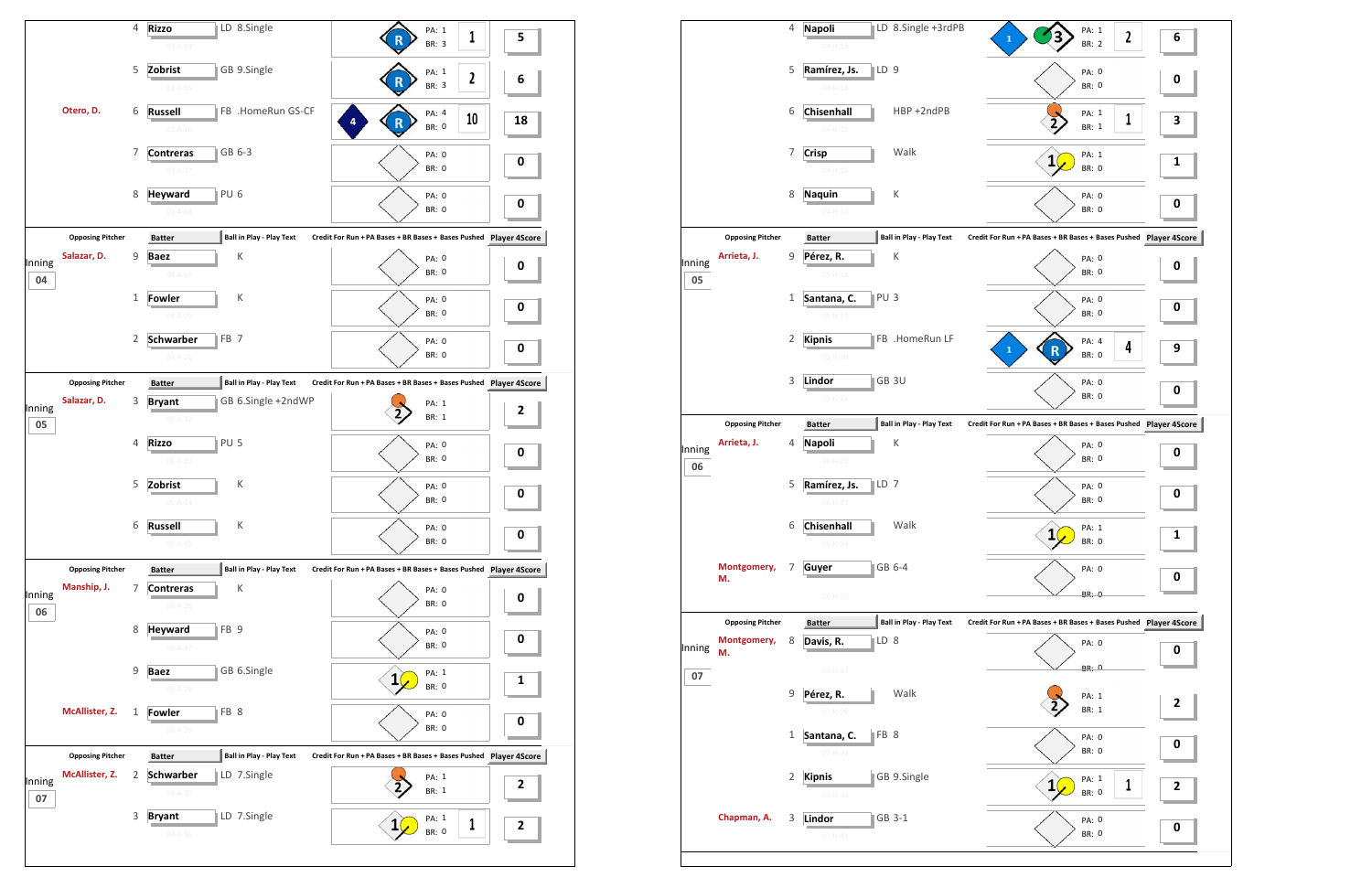



|              | <b>Opposing Pitcher</b>        |                | <b>Batter</b>                         |                 | <b>Ball in Play - Play Text</b> |               | Credit For Run + PA Bases + BR Bases + Bases Pushed Player 4S |              |
|--------------|--------------------------------|----------------|---------------------------------------|-----------------|---------------------------------|---------------|---------------------------------------------------------------|--------------|
| Inning<br>08 | Chapman, A.                    | 4              | <b>Napoli</b><br>08-H-32              |                 | К                               |               | PA: 0<br><b>BR: 0</b>                                         | 0            |
|              |                                | 5              | Ramírez, Js.<br>$08 - H - 33$         |                 | LD 8.Single +DP'd-6-4-3         |               | PA: 1<br><b>BR: 0</b>                                         | $\mathbf{1}$ |
|              |                                | 6              | <b>Gomes</b><br>08-H-34               |                 | GB 6-4-3-DP                     |               | PA: 0<br><b>BR: 0</b>                                         | $-1$         |
|              | <b>Opposing Pitcher</b>        |                | <b>Batter</b>                         |                 | <b>Ball in Play - Play Text</b> |               | Credit For Run + PA Bases + BR Bases + Bases Pushed Player 49 |              |
| Inning<br>09 | Chapman, A.                    | 7              | Guyer<br>09-H-35                      |                 | Walk +2ndWP                     |               | PA: 1<br>R<br><b>BR: 3</b>                                    | 4            |
|              | Strop, P.                      | 8              | Davis, R.<br>09-H-36                  | FB 7            |                                 |               | PA: 0<br><b>BR: 0</b>                                         | 0            |
|              |                                | $\mathsf 9$    | Pérez, R.<br>09-H-37                  |                 | LD 9.Single -Out2nd-9-<br>6     |               | PA: 1<br>2<br>$\mathbf{1}$<br>$BR: -1$                        | 3            |
|              |                                | 1              | Santana, C.<br>09-H-38                |                 | Walk +2ndDefInd                 |               | PA: 1<br><b>BR: 1</b>                                         | 2            |
|              | Wood, T.                       | $\overline{2}$ | <b>Kipnis</b><br>09-H-39              | PU <sub>6</sub> |                                 |               | PA: 0<br><b>BR: 0</b>                                         | 0            |
|              | Total Run(s): 3                |                |                                       |                 |                                 | <b>PA: 17</b> | <b>BR: 9</b><br>Pushed: 9                                     | 4Score: 38   |
|              | Home Team<br><b>Game Notes</b> |                | Michael Martinez - 9th Inning RF Dsub |                 |                                 |               |                                                               |              |

| Many Trademark manual by Carlost Schotters (A)                                                                                          | Game Info: WSGm6 11-01-16 - CHC 9 @ CLE 3 |               |                                                          |            |            |                           |
|-----------------------------------------------------------------------------------------------------------------------------------------|-------------------------------------------|---------------|----------------------------------------------------------|------------|------------|---------------------------|
| W: Arrieta - L: Tomlin - Series tied 3-3 - Top Contributor(s): Addison Russell - 4Score of 27 - in CHC win<br><b>CHC</b><br><b>Team</b> | Total Run(s): 9                           | <b>PA: 27</b> | <b>BR: 20</b>                                            | Pushed: 30 | 4Score: 86 |                           |
| Bat Ord #<br>Inning<br><b>Batter</b><br>01<br><b>Fowler</b><br><b>CF</b>                                                                | <b>Play Text</b><br>LD/5                  |               | Credit For Run + PA Bases + BR Bases + Bases Pushed<br>0 | 0          |            | <b>Player 4Score</b><br>0 |



|                                                        | Game Info:                                                                                                 | WSGm6 11-01-16 - CHC 9 @ CLE 3   |                                                     |           |            |  |
|--------------------------------------------------------|------------------------------------------------------------------------------------------------------------|----------------------------------|-----------------------------------------------------|-----------|------------|--|
| <b>EBase Trademark cwined by Cycled Schuttons (2.0</b> | W: Arrieta - L: Tomlin - Series tied 3-3 - Top Contributor(s): Addison Russell - 4Score of 27 - in CHC win |                                  |                                                     |           |            |  |
| Team                                                   | <b>CLE</b>                                                                                                 | Total Run(s): 3<br><b>PA: 17</b> | <b>BR: 9</b>                                        | Pushed: 9 | 4Score: 38 |  |
| Bat Ord #<br><b>Batter</b>                             | Inning                                                                                                     | <b>Play Text</b>                 | Credit For Run + PA Bases + BR Bases + Bases Pushed |           | Player 49  |  |
| Santana, C.<br>DH                                      | 01                                                                                                         |                                  | $\Omega$                                            | 0         |            |  |
|                                                        |                                                                                                            |                                  |                                                     |           |            |  |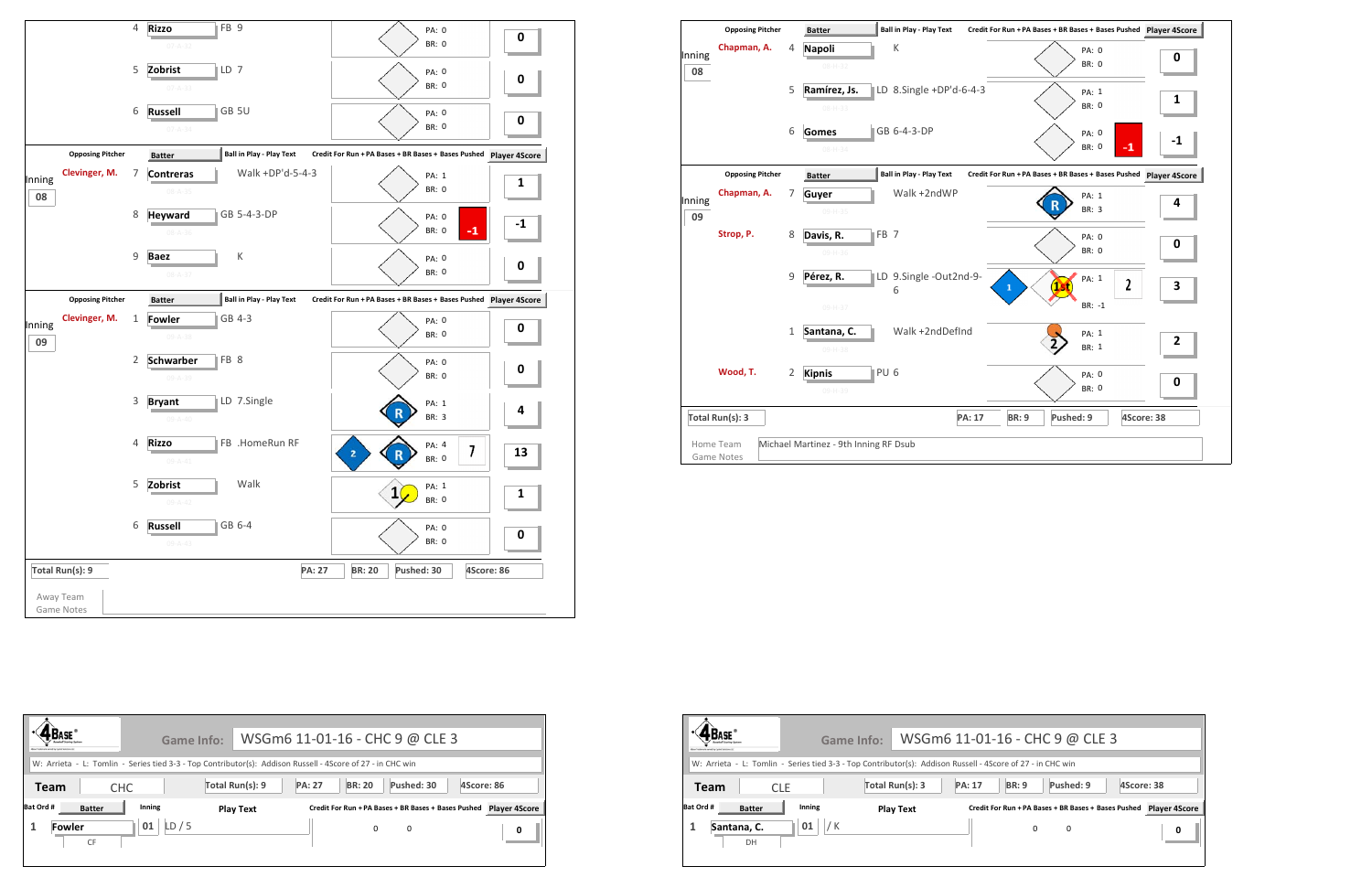|                                                                                      | 02           | FB/9                              | $\pmb{0}$                                                            | $\pmb{0}$                 |   | 0         |
|--------------------------------------------------------------------------------------|--------------|-----------------------------------|----------------------------------------------------------------------|---------------------------|---|-----------|
|                                                                                      | 04           | / $K$                             | $\pmb{0}$                                                            | $\pmb{0}$                 |   | 0         |
|                                                                                      | 06           | FB/8                              | $\pmb{0}$                                                            | $\pmb{0}$                 |   | 0         |
|                                                                                      | 09           | GB / 4-3                          | $\pmb{0}$                                                            | 0                         |   | 0         |
|                                                                                      |              |                                   |                                                                      |                           |   |           |
| Bat Ord #<br><b>Batter</b>                                                           | Inning       | <b>Play Text</b>                  | Credit For Run + PA Bases + BR Bases + Bases Pushed    Player 4Score |                           |   |           |
| $\overline{\mathbf{2}}$<br><b>Schwarber</b><br>DH                                    | 01           | GB / 4-3                          | $\pmb{0}$                                                            | $\pmb{0}$                 |   | 0         |
|                                                                                      | 03           | / Walk                            | $\mathbf{1}$                                                         | 3                         |   | 4         |
|                                                                                      | 04           | FB/7                              | $\pmb{0}$                                                            | $\pmb{0}$                 |   | 0         |
|                                                                                      | 07           | LD / 7.Single                     | $\mathbf{1}$                                                         | $\mathbf{1}$              |   | 2         |
|                                                                                      | 09           | FB/8                              | $\pmb{0}$                                                            | $\pmb{0}$                 |   | 0         |
| Bat Ord #<br><b>Batter</b>                                                           | Inning       | <b>Play Text</b>                  | Credit For Run + PA Bases + BR Bases + Bases Pushed    Player 4Score |                           |   |           |
| 3<br><b>Bryant</b>                                                                   | 01           | FB / .HomeRun LF                  | 4                                                                    | $\pmb{0}$                 | 4 | 9         |
| 3B                                                                                   | 03           | FB / 9                            | $\pmb{0}$                                                            | $\pmb{0}$                 |   | 0         |
|                                                                                      | 05           | GB / 6.Single +2ndWP              | $\mathbf{1}$                                                         | $\mathbf{1}$              |   | 2         |
|                                                                                      | 07           | LD / 7.Single                     | $\mathbf{1}$                                                         | 0                         | 1 | 2         |
|                                                                                      | 09           | LD / 7.Single                     | $\mathbf{1}$                                                         | 3                         |   | 4         |
|                                                                                      |              |                                   |                                                                      |                           |   |           |
| <b>Batter</b>                                                                        | Inning       | <b>Play Text</b>                  |                                                                      |                           |   |           |
| Rizzo<br>4                                                                           |              | $\parallel$ 01   LD / 8.Single    | $\mathbf{1}$                                                         | 3                         |   | 4         |
| $1B$                                                                                 | 03           | LD / 8.Single                     | $\mathbf 1$                                                          | $\ensuremath{\mathsf{3}}$ | 1 | 5         |
|                                                                                      | 05           | PU/5                              | $\pmb{0}$                                                            | $\pmb{0}$                 |   | 0         |
|                                                                                      | 07           | FB / 9                            | $\pmb{0}$                                                            | $\pmb{0}$                 |   | 0         |
|                                                                                      | 09           | FB / .HomeRun RF                  | $\overline{a}$<br>$\overline{2}$                                     | $\pmb{0}$                 | 7 | 13        |
| Bat Ord #                                                                            |              |                                   |                                                                      |                           |   |           |
| Batter<br>Zobrist<br>5                                                               | Inning<br>01 | <b>Play Text</b><br>LD / 9.Single | $\mathbf{1}$                                                         | $\ensuremath{\mathsf{3}}$ | 2 | 6         |
| Bat Ord #<br>$\mathsf{LF}% _{0}\left( t\right) \equiv\mathsf{LF}_{0}\left( t\right)$ | 03           | GB / 9.Single                     | $\mathbf 1$                                                          | $\ensuremath{\mathsf{3}}$ | 2 | 6         |
|                                                                                      | 05           | / $K$                             | $\pmb{0}$                                                            | $\pmb{0}$                 |   | $\pmb{0}$ |
|                                                                                      | 07           | LD/7                              | $\mathsf 0$                                                          | $\pmb{0}$                 |   | $\pmb{0}$ |

|                                          | 03     | GB / 3-1                  | 0                                                                    | 0              |   | 0         |
|------------------------------------------|--------|---------------------------|----------------------------------------------------------------------|----------------|---|-----------|
|                                          | 05     | PU/3                      | 0                                                                    | 0              |   | 0         |
|                                          | 07     | FB / 8                    | 0                                                                    | 0              |   | 0         |
|                                          | 09     | / Walk +2ndDefInd         | $\mathbf{1}$                                                         | $\mathbf 1$    |   | 2         |
| Bat Ord #<br><b>Batter</b>               | Inning | <b>Play Text</b>          |                                                                      |                |   |           |
| $\overline{\mathbf{2}}$<br><b>Kipnis</b> | 01     | GB / 4-3                  | $\mathsf{O}\xspace$                                                  | 0              |   | 0         |
| 2B (Err)                                 | 04     | LD / 8.Double             | $\overline{2}$                                                       | $\overline{2}$ |   | 4         |
|                                          | 05     | FB / .HomeRun LF          | 4                                                                    | 0              | 4 | 9         |
|                                          | 07     | GB / 9.Single             | $\mathbf 1$                                                          | 0              | 1 | 2         |
|                                          | 09     | <b>PU/6</b>               | $\mathsf{O}\xspace$                                                  | 0              |   | $\pmb{0}$ |
| Bat Ord #<br><b>Batter</b>               | Inning | <b>Play Text</b>          | Credit For Run + PA Bases + BR Bases + Bases Pushed    Player 4Score |                |   |           |
| 3<br>Lindor                              | 01     | / Walk                    | $\mathbf{1}$                                                         | 0              |   | 1         |
| SS                                       | 04     | / K                       | 0                                                                    | 0              |   | 0         |
|                                          | 05     | <b>GB/3U</b>              | 0                                                                    | 0              |   | 0         |
|                                          | 07     | GB / 3-1                  | $\mathbf 0$                                                          | 0              |   | 0         |
| Bat Ord #<br><b>Batter</b>               | Inning | <b>Play Text</b>          |                                                                      |                |   |           |
| Napoli<br>4<br>1B                        | 01     | / K                       | 0                                                                    | 0              |   | 0         |
|                                          | 04     | LD / 8.Single +3rdPB      | $\mathbf 1$<br>$\mathbf{1}$                                          | $\overline{2}$ | 2 | 6         |
|                                          | 06     | / K                       | 0                                                                    | 0              |   | 0         |
|                                          | 08     | / K                       | 0                                                                    | 0              |   | 0         |
| Bat Ord #<br><b>Batter</b>               | Inning | <b>Play Text</b>          |                                                                      |                |   |           |
| 5<br>Ramírez, Js.<br>3B                  | 02     | / K                       | 0                                                                    | 0              |   | 0         |
|                                          | 04     | LD/9                      | $\mathsf{O}\xspace$                                                  | 0              |   | 0         |
|                                          | 06     | LD/7                      | 0                                                                    | 0              |   | 0         |
|                                          | 08     | LD / 8.Single +DP'd-6-4-3 | $\mathbf{1}$                                                         | 0              |   | 1         |
| Bat Ord #<br><b>Batter</b>               | Inning | <b>Play Text</b>          | Credit For Run + PA Bases + BR Bases + Bases Pushed    Player 4Score |                |   |           |
| Chisenhall<br>6                          | 02     | / K                       | $\mathsf{O}\xspace$                                                  | 0              |   | 0         |
| $\mathsf{RF}$                            | 04     | HBP +2ndPB                | $\mathbf{1}$                                                         | $\mathbf{1}$   | 1 | 3         |
|                                          |        |                           |                                                                      |                |   |           |
|                                          | 06     | / Walk                    | $\mathbf 1$                                                          | 0              |   | 1         |

| 0              | 0                                       |   | 0                                                      |
|----------------|-----------------------------------------|---|--------------------------------------------------------|
| 0              | 0                                       |   | 0                                                      |
| 0              | 0                                       |   | 0                                                      |
| 1              | 1                                       |   | 2                                                      |
|                |                                         |   | un + PA Bases + BR Bases + Bases Pushed Player 4Score  |
| 0              | 0                                       |   | 0                                                      |
| $\overline{2}$ | $\overline{2}$                          |   | 4                                                      |
| 4              | 0                                       | 4 | 9                                                      |
| $\mathbf 1$    | 0                                       | 1 | 2                                                      |
| 0              | 0                                       |   | 0                                                      |
|                |                                         |   | un + PA Bases + BR Bases + Bases Pushed Player 4Score  |
| 1              | 0                                       |   | 1                                                      |
| $\mathbf 0$    | 0                                       |   | 0                                                      |
| 0              | 0                                       |   | 0                                                      |
| 0              | 0                                       |   | 0                                                      |
|                |                                         |   | un + PA Bases + BR Bases + Bases Pushed Player 4Score  |
| 0              | 0                                       |   | 0                                                      |
| $\mathbf 1$    | 2                                       | 2 | 6                                                      |
| 0              | 0                                       |   | 0                                                      |
| 0              | 0                                       |   | 0                                                      |
|                | un + PA Bases + BR Bases + Bases Pushed |   | <b>Player 4Score</b>                                   |
| 0              | 0                                       |   | 0                                                      |
| 0              | 0                                       |   | 0                                                      |
| 0              | 0                                       |   | 0                                                      |
| $\mathbf 1$    | 0                                       |   | 1                                                      |
|                |                                         |   | un + PA Bases + BR Bases + Bases Pushed  Player 4Score |
| 0              | 0                                       |   | 0                                                      |
| 1              | $\mathbf 1$                             | 1 | 3                                                      |
| $\mathbf 1$    | 0                                       |   | 1                                                      |
|                |                                         |   |                                                        |